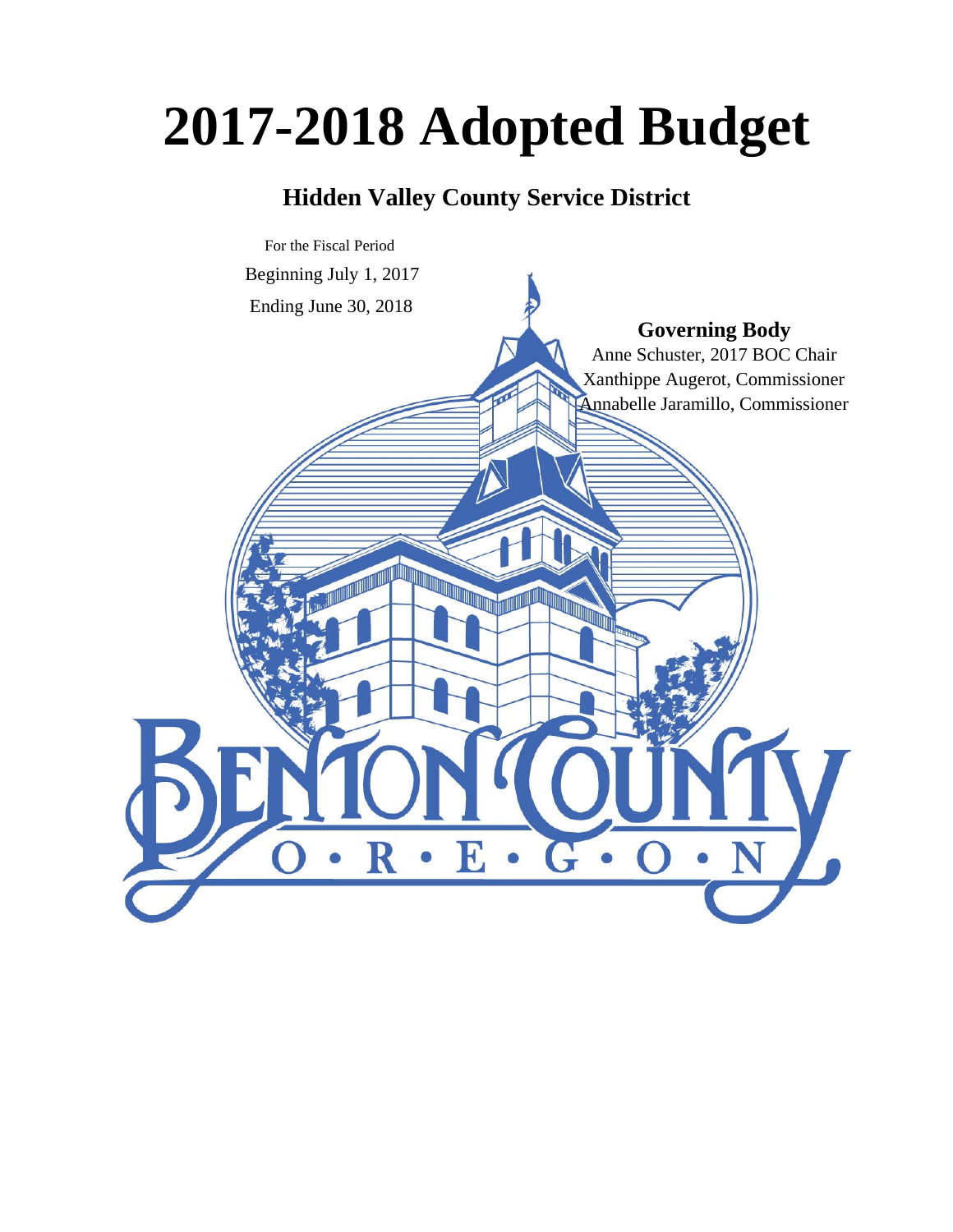# **Hidden Valley County Service District**

**ADMINISTRATION:** Benton County Public Works **DIRECTOR:** Josh Wheeler, P.E. **FACILITIES MANAGER:** Bob Tessmer **OFFICE LOCATION:** Public Works, 360 SW Avery, Corvallis **TELEPHONE:** 541-766-6821 **INTERNET ADDRESS: HTTPS://WWW.CO.BENTON.OR.US/PUBLICWORKS/PAGE/HIDDEN-VALLEY-SERVICE-DISTRICT**

#### **DISTRICT OVERVIEW:**

To provide operation and maintenance of a community water system in the Hidden Valley Subdivision approximately 15 miles west of Corvallis. The water system was designed to serve a subdivision of 13 lots.

The district was formed as a result of an election on May 16, 2017 to operate a water system.

The district is a separate municipal entity from the County but by law the Governing Body is the Benton County Board of Commissioners. Daily operations of the district are delegated to the Facilities & Utilities Division of the County Public Works Department. County Financial Services coordinates the budget process and provides treasury management and other financial services. Public Works manages the billing and daily accounting processes. The county is reimbursed from district funds for administrative expenses.

An advisory committee will be established to review district operations and makes recommendations to the governing body on issues, rates and taxes.

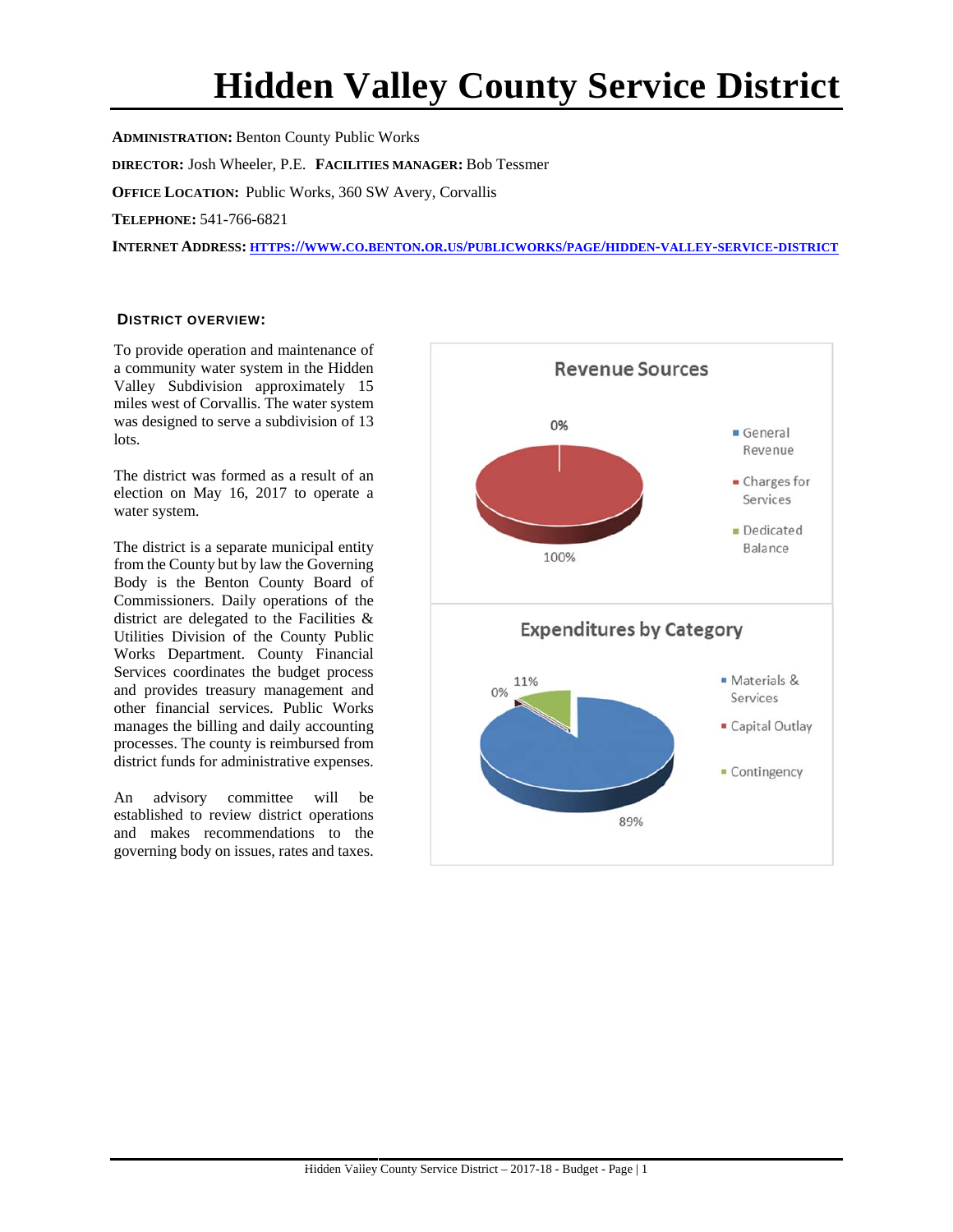Budget Summary – All Cost Centers

| Category Title                                           | 2014-15<br>Actual | 2015-16<br>Actual | 2016-17<br>Adopted | 2016-17<br>Adj. Adopted | 2017-18<br><b>Budget</b> |
|----------------------------------------------------------|-------------------|-------------------|--------------------|-------------------------|--------------------------|
| General Revenues                                         |                   |                   |                    |                         |                          |
| Charges for Service                                      |                   |                   |                    |                         | 10,920                   |
| Operating Grants/Contributions                           |                   |                   |                    |                         |                          |
| Capital Grants/Contributions                             |                   |                   |                    |                         |                          |
| Fund Transfers In                                        |                   |                   |                    |                         |                          |
| Loans                                                    |                   |                   |                    |                         |                          |
| Current Program Income                                   |                   | $\overline{a}$    | $\overline{a}$     | $\overline{a}$          | 10,920                   |
| Unrestricted Beginning Balance                           |                   |                   |                    |                         |                          |
| Dedicated Beginning Balance                              |                   |                   |                    |                         |                          |
| <b>Beginning Balances</b>                                |                   | $\overline{a}$    | $\overline{a}$     | $\overline{a}$          |                          |
| <b>Total Resources</b>                                   |                   |                   |                    |                         | 10,920                   |
| <b>Personnel Services</b>                                |                   |                   |                    |                         |                          |
| Materials & Services                                     |                   |                   |                    |                         | 9,736                    |
| Capital Outlay                                           |                   |                   |                    |                         |                          |
| Other: Fund Transfers Out                                |                   |                   |                    |                         |                          |
| Other: Loans                                             |                   |                   |                    |                         |                          |
| Other: Debt Service                                      |                   |                   |                    |                         |                          |
| Expenditures                                             |                   |                   |                    |                         | 9,736                    |
| Other: Contingency                                       |                   |                   |                    |                         | 1,184                    |
| Other: Debt Reserve                                      |                   |                   |                    |                         |                          |
| Other: Unappropriated Balance                            |                   |                   |                    |                         |                          |
| Reserves                                                 |                   |                   |                    |                         | 1,184                    |
| <b>Total Budget</b>                                      |                   |                   |                    |                         | 10,920                   |
| Surplus / (Deficit) of Fund<br>Resources to Expenditures |                   |                   |                    |                         |                          |
|                                                          |                   |                   |                    |                         |                          |
| Full-Time-Equivalent (FTE)                               |                   |                   |                    |                         |                          |
| Regular                                                  |                   |                   |                    |                         |                          |
| Temporary                                                |                   |                   |                    |                         |                          |
| Total                                                    |                   |                   |                    |                         |                          |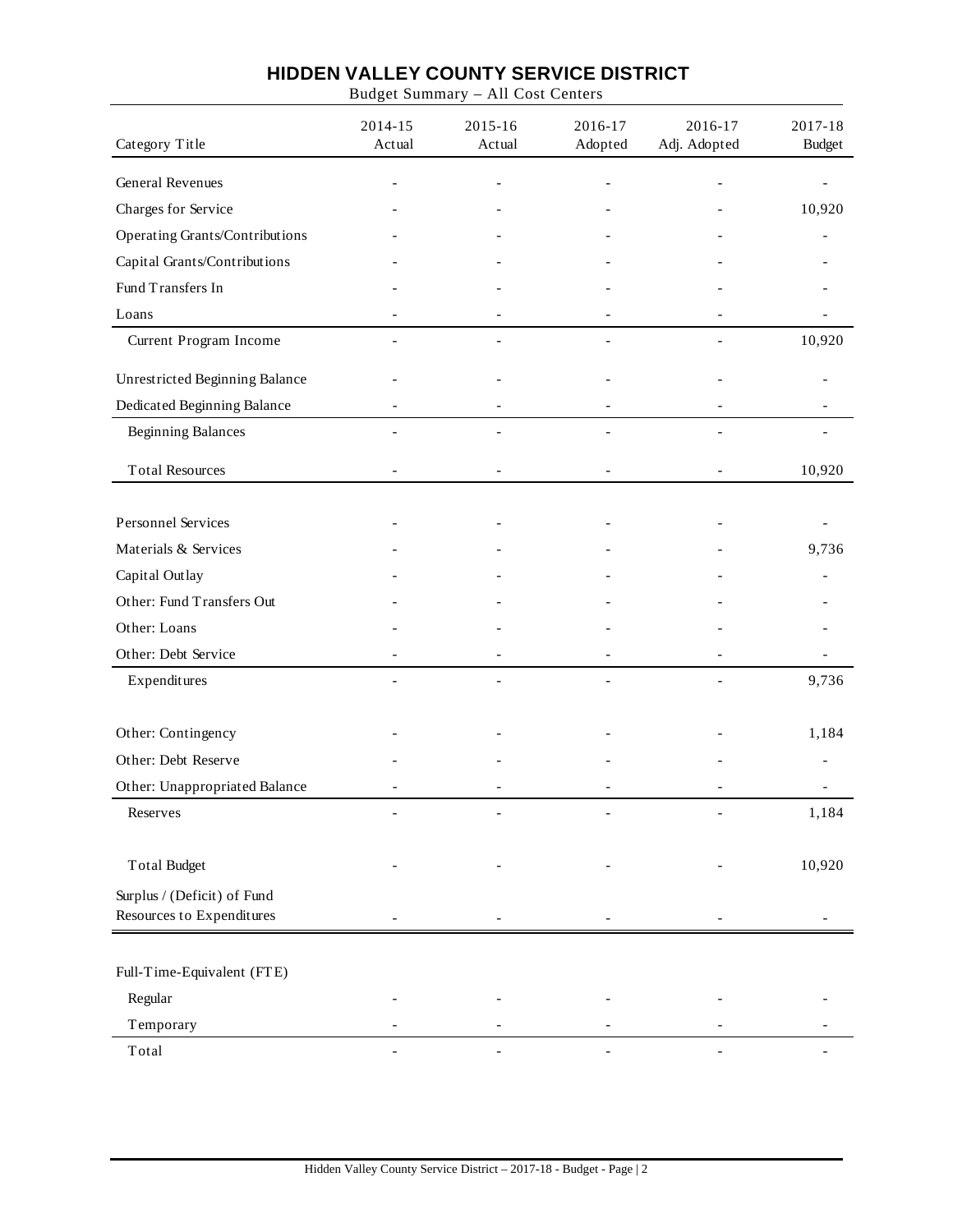District Statement

The annual budget covers the fiscal year beginning July 1, 2017 and ending June 30, 2018.

The budget was built on an initial user rate that may be adjusted after evaluation and discussion of future requirements with the Advisory Committee. At the time of creation district voters also approved a maximum property tax levy of \$2.50 per 1000 of assessed value. The tax rate was intended to supplement charges for service income to fund major repair or replacement costs. No tax will be levied this year. The need for future tax levies will be discussed with the advisory committee. The district has no personnel. All services and support are provided by county operating departments.

Prior to formation the district existed for many years as a community water system managed by the county because the lot on which the well and water storage sat was acquired through property tax foreclosure. Due to this history the district starts with no cash resources and an older infrastructure that will require future repairs and upgrades.

#### **Key Goals & Measures:**

| Description, Definition and Discussion                                                                                                                                                                                                                        | Actual     | Actual  | Goal/Estimate |
|---------------------------------------------------------------------------------------------------------------------------------------------------------------------------------------------------------------------------------------------------------------|------------|---------|---------------|
|                                                                                                                                                                                                                                                               | FY 2015-16 | 2016-17 | $2017 - 18$   |
| <b>Goal:</b> Maintain a total dedicated fund balance to fund future<br>capital improvements, major maintenance and emergency<br>repairs<br><b>Measure:</b> % of \$______ goal (To be determined)<br><b>Strategic Intent Relationship: Proactive Community</b> | n/a        | n/a     | <b>TRD</b>    |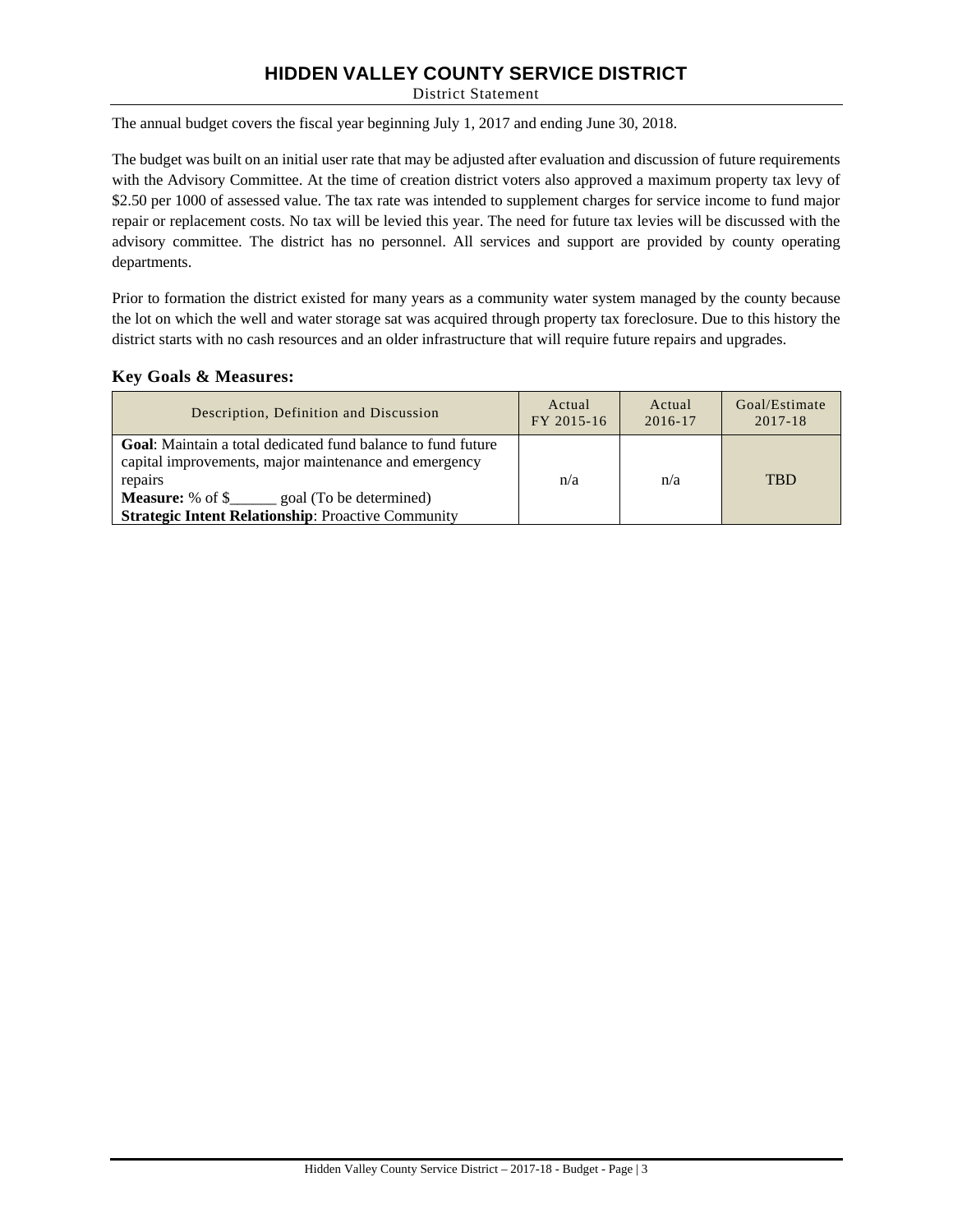Water System Operations

|                             | 2014-15 | $2015 - 16$              | 2016-17                  | 2016-17      | 2017-18       | % Change Over |
|-----------------------------|---------|--------------------------|--------------------------|--------------|---------------|---------------|
| Category Title              | Actual  | Actual                   | Adopted                  | Adj. Adopted | <b>Budget</b> | Adj. Adopted  |
|                             |         |                          |                          |              |               |               |
| <b>General Revenues</b>     |         | ۰                        |                          |              | ۰             | 0.0%          |
| Charges for Services        |         |                          |                          |              | 8,736         | 0.0%          |
| Dedicated Beginning Balance | ۰       | $\overline{\phantom{a}}$ | ۰                        | ٠            | ۰.            | 0.0%          |
| <b>Total Resources</b>      |         | ۰                        |                          |              | 8,736         | 0.0%          |
|                             |         |                          |                          |              |               |               |
| <b>Personnel Services</b>   | ۰       | ٠                        | $\overline{\phantom{a}}$ | ٠            | ٠             | 0.0%          |
| Materials and Services      |         |                          |                          |              | 8,736         | 0.0%          |
| Other: Contingency          |         | ٠                        |                          |              | ٠             | 0.0%          |
| Total Expenditures          | ۰       | ٠                        | ۰                        |              | 8,736         | 0.0%          |
| Regular                     |         |                          |                          | ٠            | ٠             | 0.0%          |
| Temporary                   |         |                          |                          |              |               | 0.0%          |
| Total                       |         | $\overline{\phantom{0}}$ |                          |              |               | 0.0%          |

#### **Mission & Purpose:**

To operate a successful and efficient system within the requirements of the Oregon Water Resources Division, the Subdivision Water Management Plan, and operating ordinances. This budget supports the daily operating costs of the district including payments to Benton County for operations and administrative support services.

#### **Key Goals & Measures:**

| Description, Definition and Discussion                                                                                                                                                                                                                 | Actual<br>FY 2015-16 | Actual<br>FY 2016-17 | Goal/Estimate<br>2017-18 |
|--------------------------------------------------------------------------------------------------------------------------------------------------------------------------------------------------------------------------------------------------------|----------------------|----------------------|--------------------------|
| <b>Goal:</b> Maintain Zero violation status for water quality in<br>accordance with Oregon Water Resources requirements<br><b>Measure:</b> Numbers of violations annually<br><b>Strategic Intent Relationship: Service Excellence</b>                  | $\Omega$             | $\Omega$             | $\Omega$                 |
| <b>Goal:</b> Minimize system loss through ongoing maintenance,<br>leak detection, and monitoring<br><b>Measure:</b> % loss as a difference between pumped and<br>distributed to customers<br><b>Strategic Intent Relationship: Proactive Community</b> | 15%                  | 11%                  | 10%                      |
| Goal: Maintain accurate accounting of water distribution<br>through meter calibration and upgrades<br>Measure: number of meters replaced<br><b>Strategic Intent Relationship: Service Excellence</b>                                                   | $\mathfrak{D}$       | $\mathfrak{D}$       | 3                        |